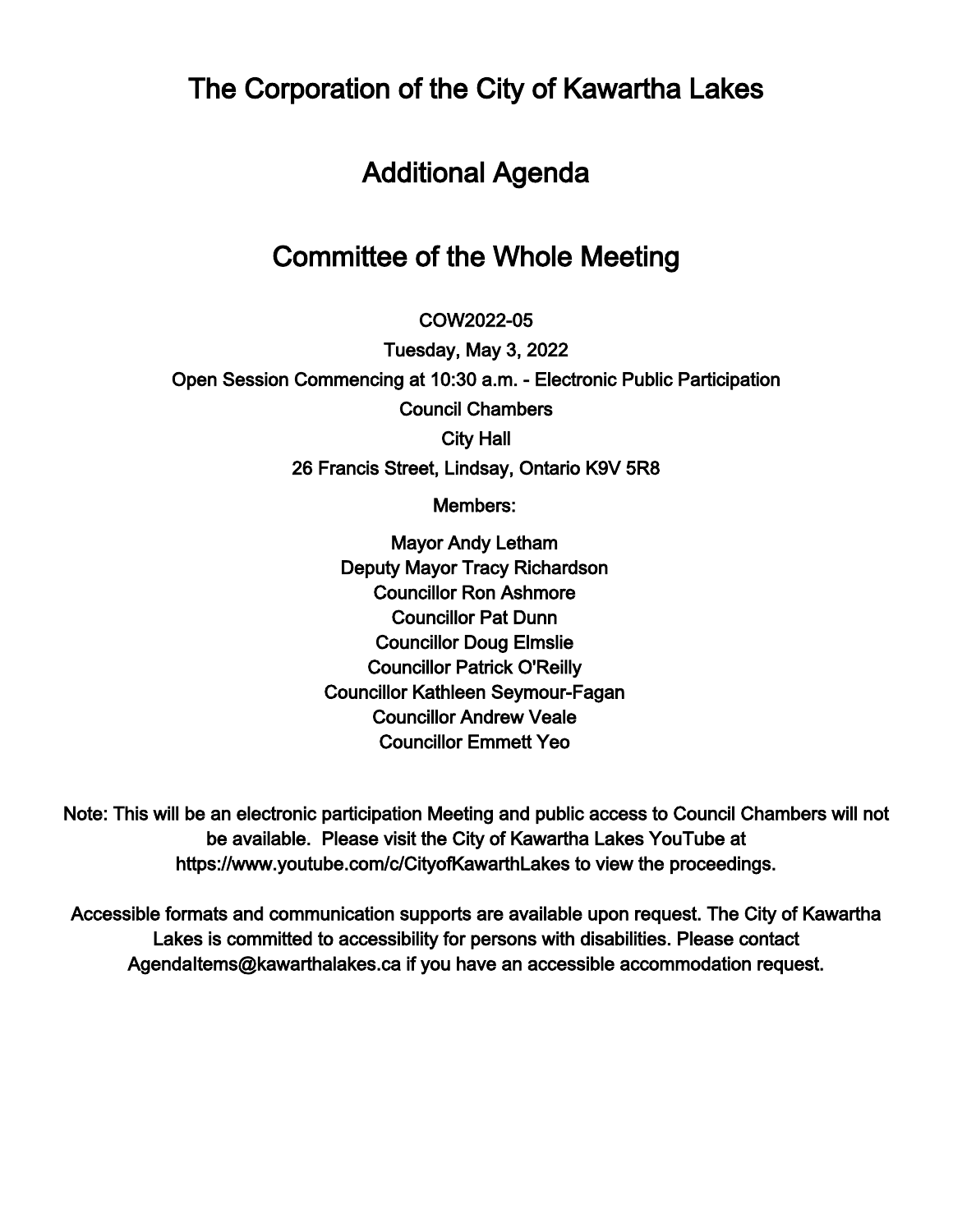# Pages

# 5. Deputations

 $*5.3.$  COW2022-05.5.3  $3 - 5$ 

Lindsay Ops Landfill Future Infrastructure and Operations Study (relating to Items 7.4 and 7.4.1 on the Agenda) David Webb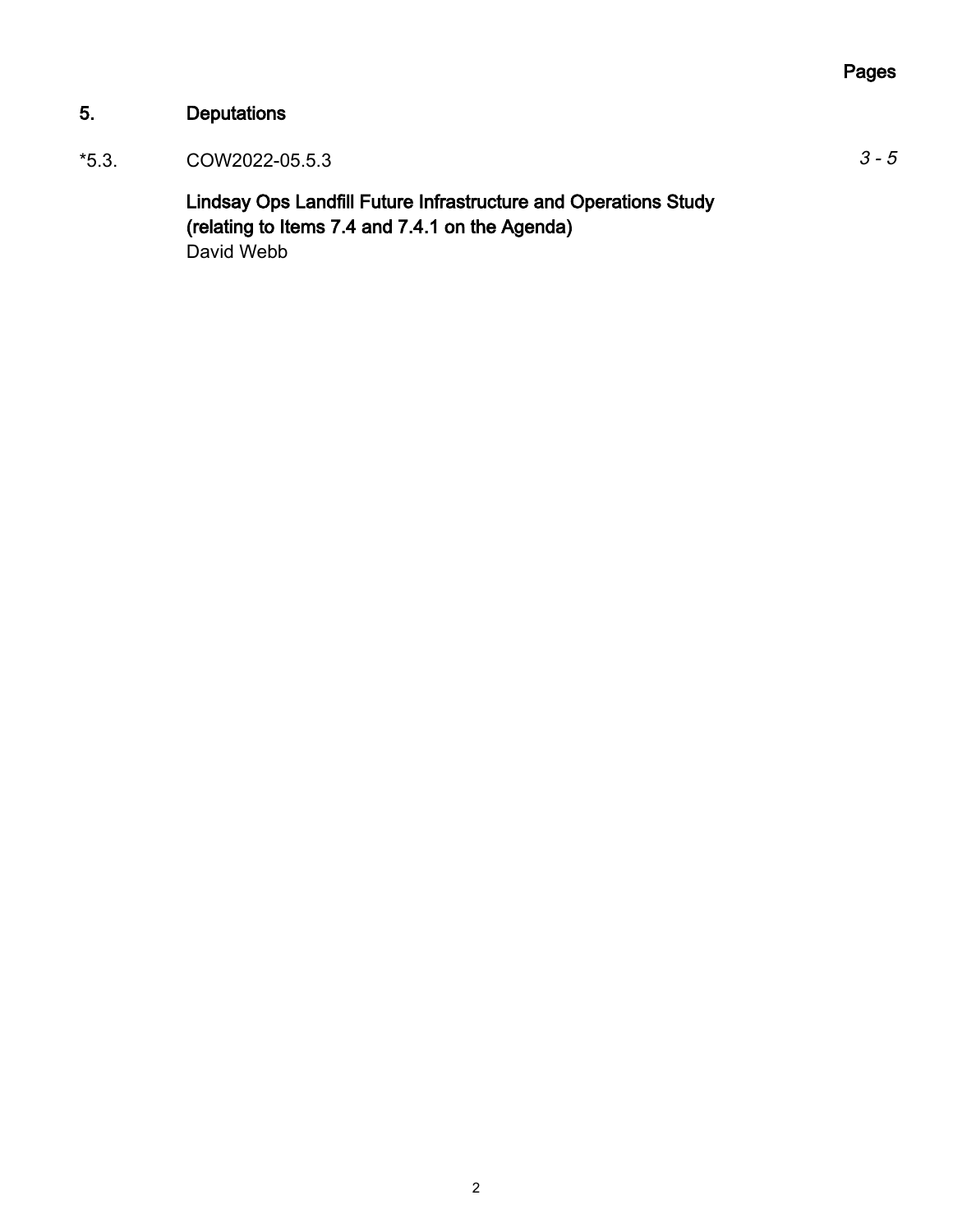

# Request to Speak before Council

Request to Make a Deputation/Presentation to Council/Committee City of Kawartha Lakes City Clerk's Office 26 Francis Street, PO Box 9000 Lindsay, ON K9V 5R8 705-324-9411

#### **Name: \***

David Webb

#### **Address: \***

755 Cedar Glen Rd

| <b>City/Town/Village:</b> | Province: *        | <b>Postal Code:</b> |
|---------------------------|--------------------|---------------------|
| <b>Dunsford</b>           | ont                | k0m1l0              |
| Telephone: *              | Email: *           |                     |
| 9059145479                | iuaassoc@gmail.com |                     |

There can be a maximum of two speakers for each deputation. Please list the name(s) of the individual(s) who will be speaking. The names that are listed here will be included on the Council Meeting Agenda.

#### **Deputant One:**

|--|

#### **Deputant Two:**

First Name, Last Name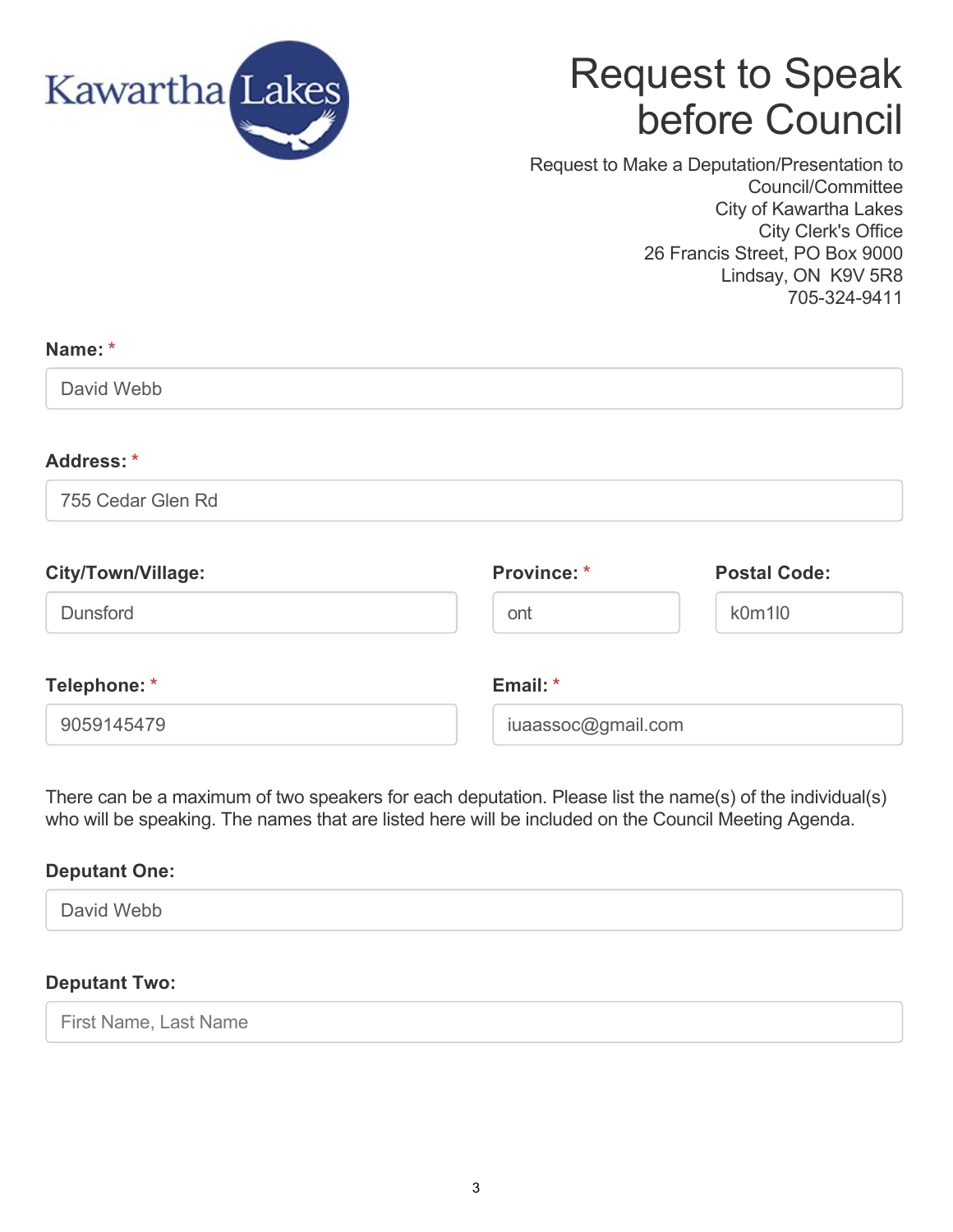# **Please provide details of the matter to which you wish to speak: \***

Provide feedback on the Future Infrastructure and Operations Report being presented at COW.

Please attach any additional supporting documents you wish to provide and submit with this completed form.

# **Have you discussed this matter with City Staff?**

Yes

No

# **If yes, Which department and staff member(s) have you spoken to?**